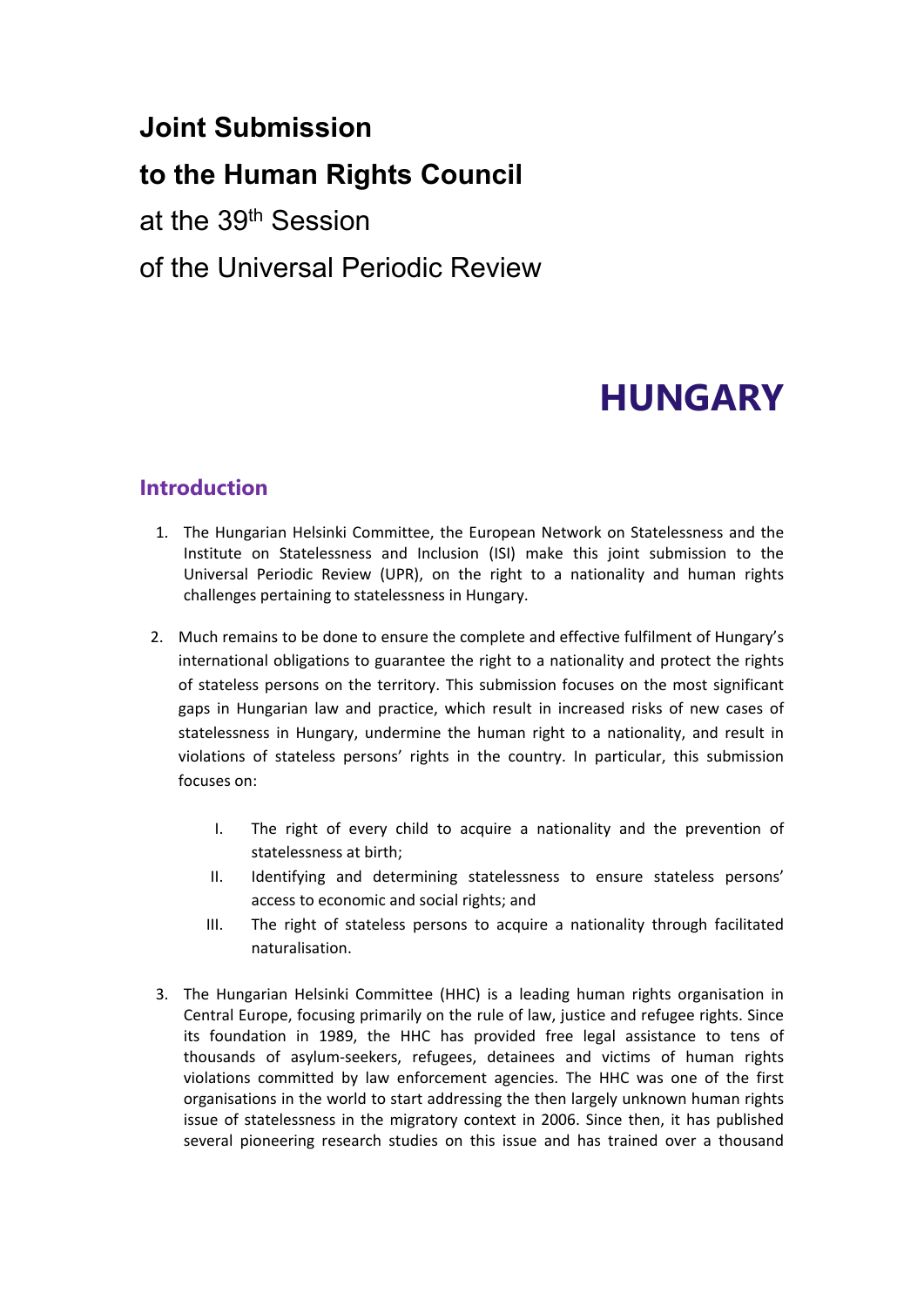professionals on this issue on three continents. The HHC'<sup>s</sup> outstanding work as <sup>a</sup> human rights champion has been awarded with nine prestigious human rights prizes since 2017.

- 4. The European Network on [Statelessness](http://www.statelessness.eu) (ENS)<sup>1</sup> is a civil society alliance of NGOs, lawyers, academics, and other independent experts committed to addressing statelessness in Europe, with over 160 members in 41 European countries. ENS organises its work around three pillars – law and policy development, awarenessraising, and capacity-building. ENS provides expert advice and support to <sup>a</sup> range of stakeholders, including governments.
- 5. The Institute on Statelessness and Inclusion is an independent non-profit organisation committed to an integrated, human rights based response to the injustice of statelessness and exclusion through <sup>a</sup> combination of research, education, partnerships and advocacy. Established in August 2014, it is the first and only global centre committed to promoting the human rights of stateless persons and ending statelessness. The Institute has made over 70 country specific UPR submissions on the human rights of stateless persons, and also compiled summaries of the key human rights challenges related to statelessness in all countries under review under the 23rd to the 37<sup>th</sup> UPR Sessions.<sup>2</sup>
- 6. In addressing the main human rights challenges related to nationality and statelessness, this submission draws on information and analysis from the Statelessness Index on Hungary, $^3$  maintained and developed by ENS and its members. The Index is an online comparative tool that assesses European countries' law, policy, and practice on the protection of stateless people and the prevention and reduction of statelessness against international norms and good practice. Information on Hungary was also gathered through HHC'<sup>s</sup> practice and is included in the submission after consideration by the submitting organisations. This submission draws on the extensive work and research carried out by co-submitting organisations, including in previous joint submissions to the Universal Periodic Review. 4

## **Previous UPR of Hungary under the First and Second Cycle**

#### **First Cycle**

7. During the first cycle, Ecuador recommended that Hungary "recognise and guarantee the human rights of all foreigners, independent and regardless of their migratory status."<sup>5</sup> While the recommendation is not directly relevant to addressing the issue of statelessness, Hungary incorrectly used the establishment of <sup>a</sup> formal stateless status in national legislation in its response to the recommendation and stated that it already protects the human rights of all. Hungary replied that it is "one of those few Member States of the European Union that provides protection in the form of <sup>a</sup> separate,

<sup>&</sup>lt;sup>1</sup> For more information about the European Network on Statelessness, see: [www.statelessness.eu](http://www.statelessness.eu).

<sup>2</sup> For more information, see <https://www.institutesi.org/core-activities/human-rights-advocacy>.

<sup>&</sup>lt;sup>3</sup> See <https://index.statelessness.eu/country/hungary>

<sup>4</sup> Hungarian Helsinki Committee, European Network on Statelessness and Institute on Statelessness and Inclusion, Joint Submission to the Human Rights Council at the 25<sup>th</sup> Session of the Universal Periodic Review: Hungary, 21 September 2015 <https://files.institutesi.org/HungaryUPR2015.pdf>.

<sup>5</sup> UN General Assembly, Report of the Working Group on the Universal Periodic Review: Hungary, 18th Session, A/HRC/18/17, 11 July 2011, para. 95.28.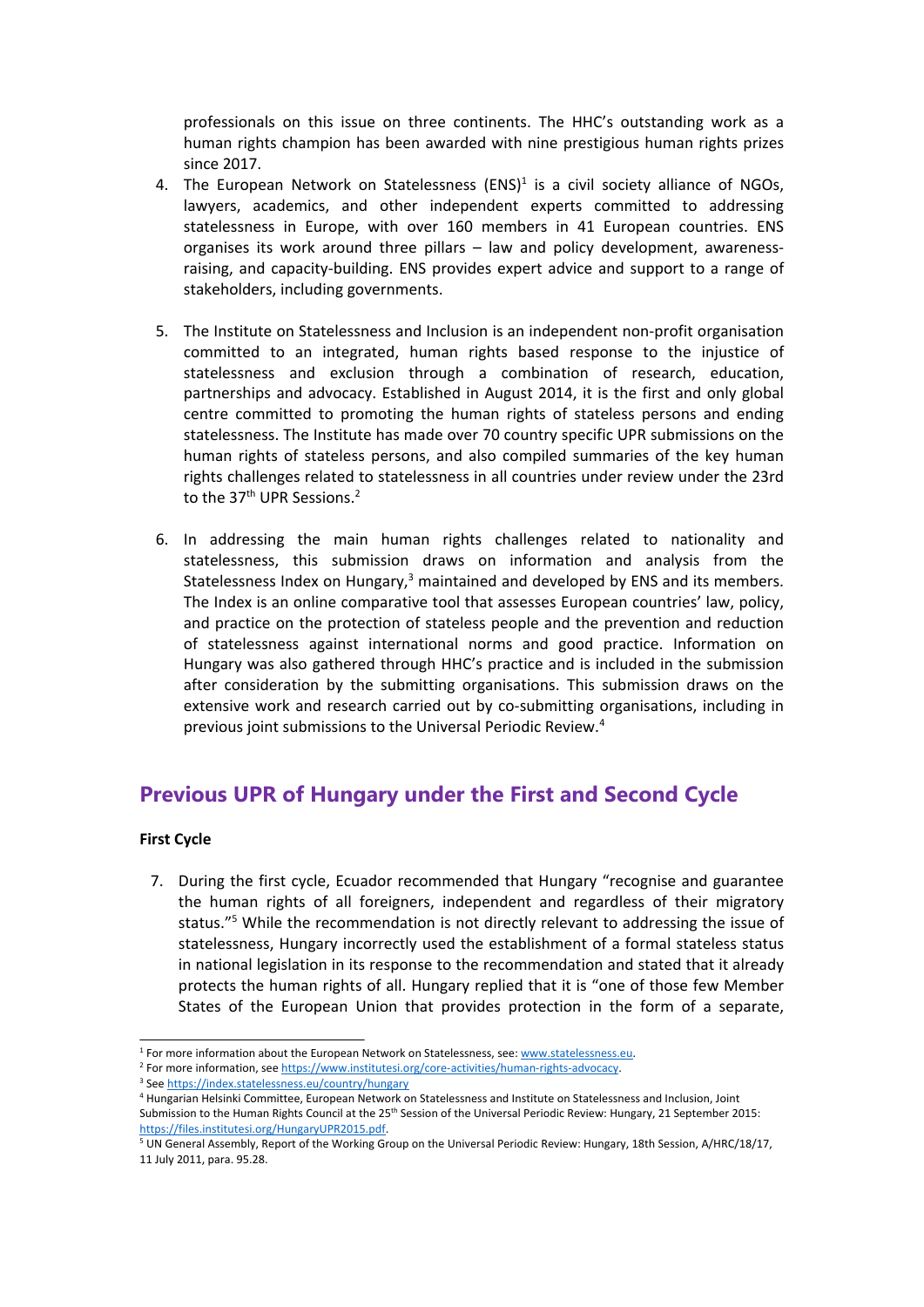autonomous legal status for […] stateless persons […] with this setting an example for other countries."<sup>6</sup> However, as the below sections further elaborate, Hungary has yet to fully comply with the human right to <sup>a</sup> nationality and guarantee the rights of stateless persons on its territory.

#### **Second Cycle**

8. During the second cycle, Hungary received <sup>a</sup> recommendation from Honduras to become party to, amongst others, "the Conventions on refugees and stateless persons", which it supported.<sup>7</sup>

## **Hungary'<sup>s</sup> International obligations**

- 9. Hungary is <sup>a</sup> State party to both the 1954 Convention on the Status of Stateless Persons (**1954 Convention**) and the 1961 Convention on the Reduction of Statelessness (**1961 Convention**)*.* Hungary has international obligations to protect the right to <sup>a</sup> nationality and protect the rights of stateless persons on the basis of other UN and regional treaties to which it is <sup>a</sup> party. These include the International Covenant on Civil and Political Rights (see article 24.3), the International Covenant on Economic, Social and Cultural Rights (see articles. 2.2 and article 3), the Convention on the Rights of the Child (see articles 2, 3, 7 and 8), the Convention on the Elimination of All Forms of Discrimination against Women (see article 9), the International Convention on the Elimination of All Forms of Racial Discrimination (see article 5(d)(iii)), and the Convention on the Rights of Persons with Disabilities (see article 18).<sup>8</sup> Furthermore, the right to <sup>a</sup> nationality is included in Article 15 of the Universal Declaration on Human Rights. Hungary was one of the first States in the world to operate <sup>a</sup> specific mechanism for the identification and protection of stateless persons.
- 10. Hungary is also <sup>a</sup> party to the 1997 European Convention on Nationality (ECN) and the 2006 European Convention on the Avoidance of Statelessness in Relation to State Succession, although it retains reservations to Article 11 and Article 12 of the ECN, maintaining the right not to apply the rule that decisions be open to administrative or judicial review and the rule that decisions contain reasons in writing, impacting on procedural safeguards relating to the acquisition of nationality (with <sup>a</sup> direct impact on stateless persons' access to Hungarian nationality).
- 11. In 2020, the Committee on the Rights of the Child (CRC) urged Hungary, in light of Sustainable Development Goal 16.9, to:
	- I. Amend its citizenship laws to prevent statelessness of children of foreign parents unable to confer their nationality on children born abroad, and of children of recognised stateless persons who have no established residence in the country.

<sup>6</sup> UN General Assembly, Report of the Working Group on the Universal Periodic Review: Hungary, Views on conclusions and/or recommendations, voluntary commitments and replies presented by the State under review, A/HRC/18/17/Add.1, 14 September 2011.

<sup>7</sup> UN General Assembly, Report of the Working Group on the Universal Period Review*:* Hungary, 33rd Session, A/HRC/33/9, 8 July 2016.

<sup>&</sup>lt;sup>8</sup> See: [https://treaties.un.org/Pages/ParticipationStatus.aspx?clang=\\_en](https://treaties.un.org/Pages/ParticipationStatus.aspx?clang=_en).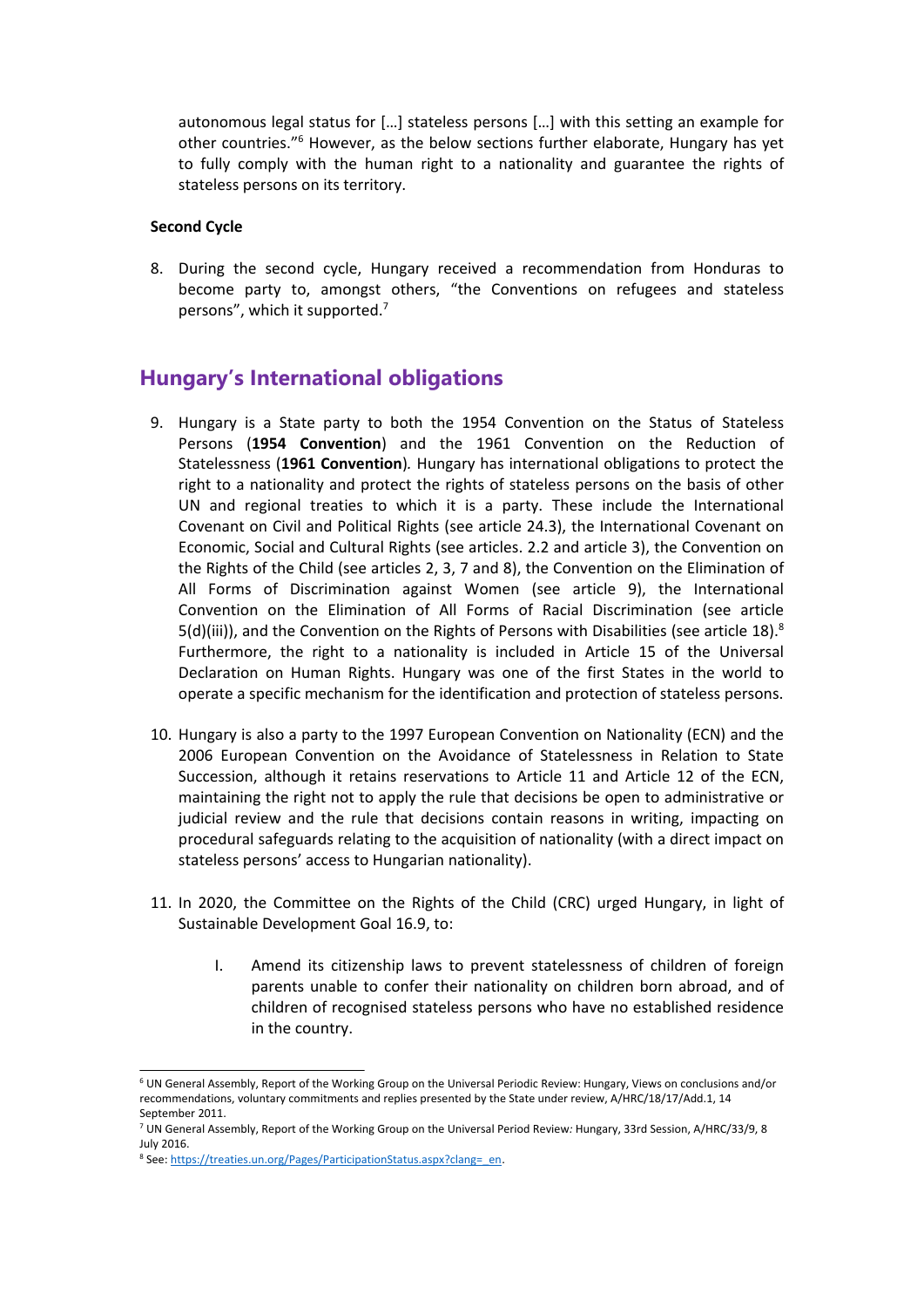- II. Ensure that those children are able to obtain Hungarian nationality according to <sup>a</sup> clear process and rules applied uniformly throughout the country.
- III. Increase access to counselling and social support for pregnant women in crisis situations and introduce confidential birth registration to prevent the abandonment of children and ensure their safe delivery into the child protection system, while phasing out the so-called "baby box" (incubator) programme. <sup>9</sup>
- 12. Hungary did not make any pledges at the UNHCR High-Level Segment on Statelessness in October 2019.<sup>10</sup>

## **Snapshot of Statelessness in Hungary**

- 13. No comprehensive mapping has been undertaken to understand the population affected by statelessness in Hungary. Very little reliable quantitative and qualitative data exists. However, there are indications that statelessness occurs predominantly in <sup>a</sup> migratory context and impacts primarily on people with <sup>a</sup> migrant or refugee background in Hungary. According to official information received from the National Directorate-General for Alien Policing (NDGAP), 76 stateless persons were residing in Hungary on 31 December 2019 as holders of <sup>a</sup> humanitarian residence permit, refugees, beneficiaries of subsidiary protection and holders of <sup>a</sup> permanent residence permit.<sup>11</sup> This figure does not include stateless people with other forms of nonpermanent residence permits, such as those based on employment, study, or family reunion. Having <sup>a</sup> better understanding of statelessness in <sup>a</sup> country through better data contributes to improved law and policy to protect the rights of stateless persons on the territory, prevent and reduce statelessness, and guarantee the right to <sup>a</sup> nationality.
- 14. Hungary has acceded to most relevant human rights instruments and this has translated into some positive law, policy and practice at national level, although some significant gaps remain.<sup>12</sup> A statelessness determination procedure is established in law, and access, assessment, procedural protections and appeal rights under the procedure are generally positive.<sup>13</sup> However, the definition of a stateless person in national law is narrower than the 1954 Convention, applicants under the procedure lack adequate protection, and the law provides only limited rights to people recognised as stateless.
- 15. Although Hungary has established <sup>a</sup> statelessness determination procedure, it remains very difficult for stateless persons to acquire Hungarian nationality. Under Article 32 of the 1954 Convention, stateless persons should enjoy the right to facilitated naturalisation, however, one of the requirements stipulated in Hungarian law to be eligible for naturalisation is to possess <sup>a</sup> "domicile", i.e. <sup>a</sup> specific legal status which is

<sup>9</sup> Committee on the Rights of the Child, Concluding observations on the sixth period report of Hungary*,* CRC/C/HUN/CO/6, 3 March 2020

<sup>&</sup>lt;sup>10</sup> See <https://www.unhcr.org/ibelong/results-of-the-high-level-segment-on-statelessness/>

<sup>&</sup>lt;sup>11</sup> Responses by the National Directorate-General for Alien Policing of 16 January 2020, 17 January 2020 and 2 February 2020 to <sup>a</sup> freedom of information request submitted by the Hungarian Helsinki Committee.

<sup>12</sup> <https://index.statelessness.eu/country/hungary>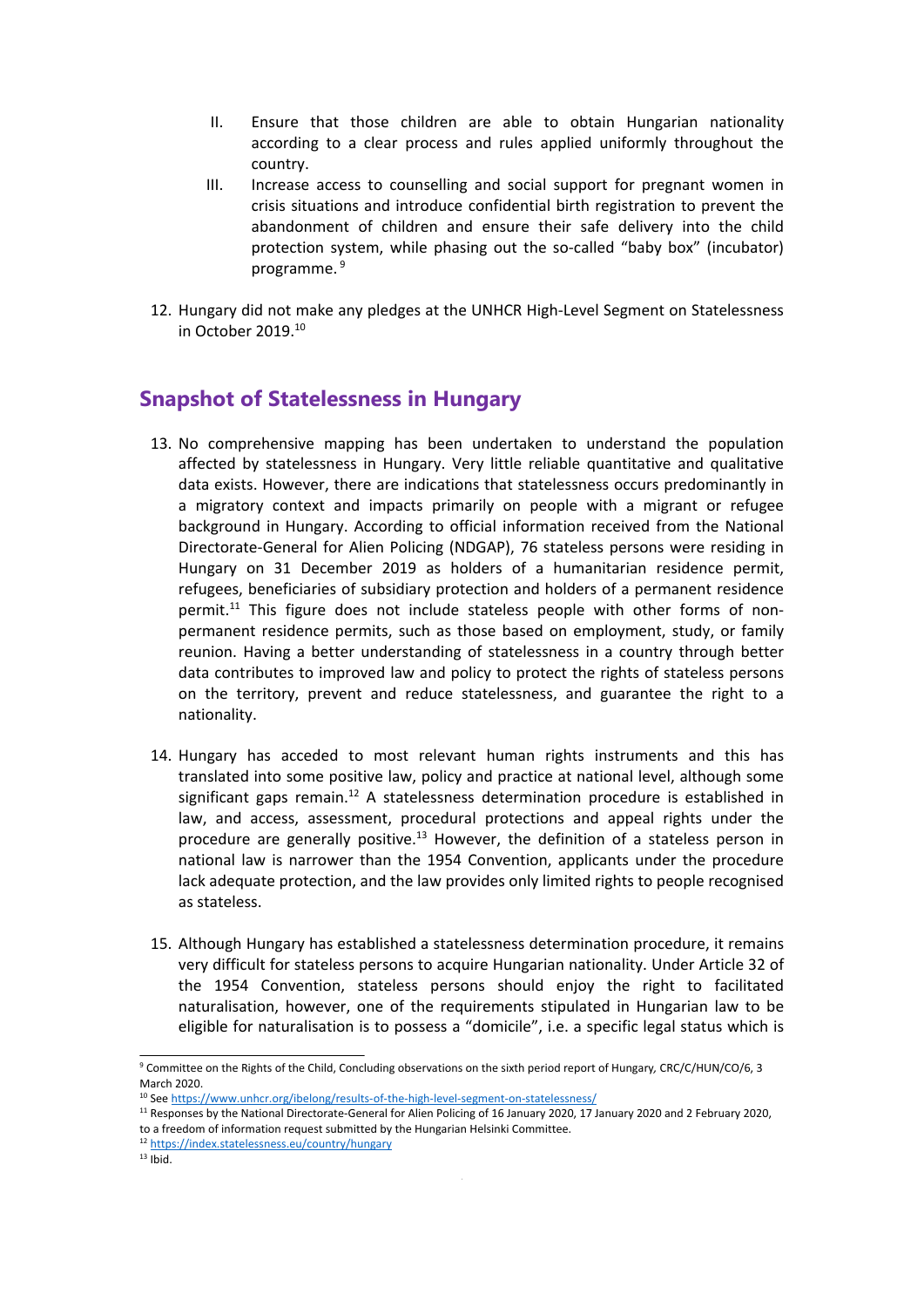not accessible to holders of stateless status (including holders of <sup>a</sup> humanitarian residence permit or residence permit based on work, study, or family reunion) - unless they obtain <sup>a</sup> permanent residence permit. Acquisition of <sup>a</sup> residence permit can take several years, leaving stateless persons who are lawfully staying in the country unable to enjoy their right to facilitated naturalisation.

16. Hungary only partially complies with its duty to guarantee children'<sup>s</sup> right to <sup>a</sup> nationality as set out in Article 7 of the Convention on the Rights of the Child. Safeguards exist in nationality law to prevent statelessness in the case of foundlings and children born abroad to Hungarian nationals.<sup>14</sup> However, there are only partial safeguards to prevent children from being born stateless on the territory.<sup>15</sup> Adopted stateless children remain stateless until they acquire nationality through naturalisation, and although births will be registered regardless of parents' status, officials will register <sup>a</sup> child as having 'unknown nationality' unless there is clear evidence that the child is <sup>a</sup> Hungarian national or stateless, causing significant problems for children later in life.<sup>16</sup>

## **ISSUE 1 – The right of every child to acquire <sup>a</sup> nationality and the prevention of statelessness at birth**

- 17. Considering it is State party to the international and regional instruments outlined above (see Hungary'<sup>s</sup> International Obligations), Hungary has the following obligations to protect every child'<sup>s</sup> right to acquire <sup>a</sup> nationality and prevent statelessness in children born on its territory:
	- I. The right of every child to acquire <sup>a</sup> nationality, with particular attention to those children who would otherwise be stateless;<sup>17</sup>
	- II. The automatic acquisition of nationality by foundlings found on its territory;<sup>18</sup>
	- III. The acquisition of nationality by children born on its territory who do not acquire another nationality, either at birth or subsequently if they remain stateless;
	- IV. enabling children who remain stateless to acquire nationality upon application (with the possibility to require <sup>a</sup> maximum of five years of habitual residence before submitting the application, but no other conditions);<sup>19</sup> and the period in which persons concerned can lodge this application shall not start later than at the age of 18 years and shall not end earlier than at the age of 21 years;<sup>20</sup> and

<sup>&</sup>lt;sup>14</sup> Statelessness Index, Hungary: <https://index.statelessness.eu/country/hungary>. See also Gábor Gyulai, The Black Box of Nationality – The naturalisation of refugees and stateless persons in Hungary, Hungarian Helsinki Committee, 2016: <https://www.refworld.org/docid/5792070a4.html>.

 $15$  Ibid.  $16$  Ibid.

<sup>&</sup>lt;sup>17</sup> 1989 Convention on the Rights of the Child, Article 7.

<sup>&</sup>lt;sup>18</sup> 1997 European Convention on Nationality, Article 6(1)(b); 1961 Convention on the Reduction of Statelessness, Article 2.

<sup>19</sup> 1997 European Convention on Nationality, Article 6(2); 1961 Convention on the Reduction of Statelessness, Article 1(2)(b).

 $20$  1961 Convention on the Reduction of Statelessness, Article 1(2)(a).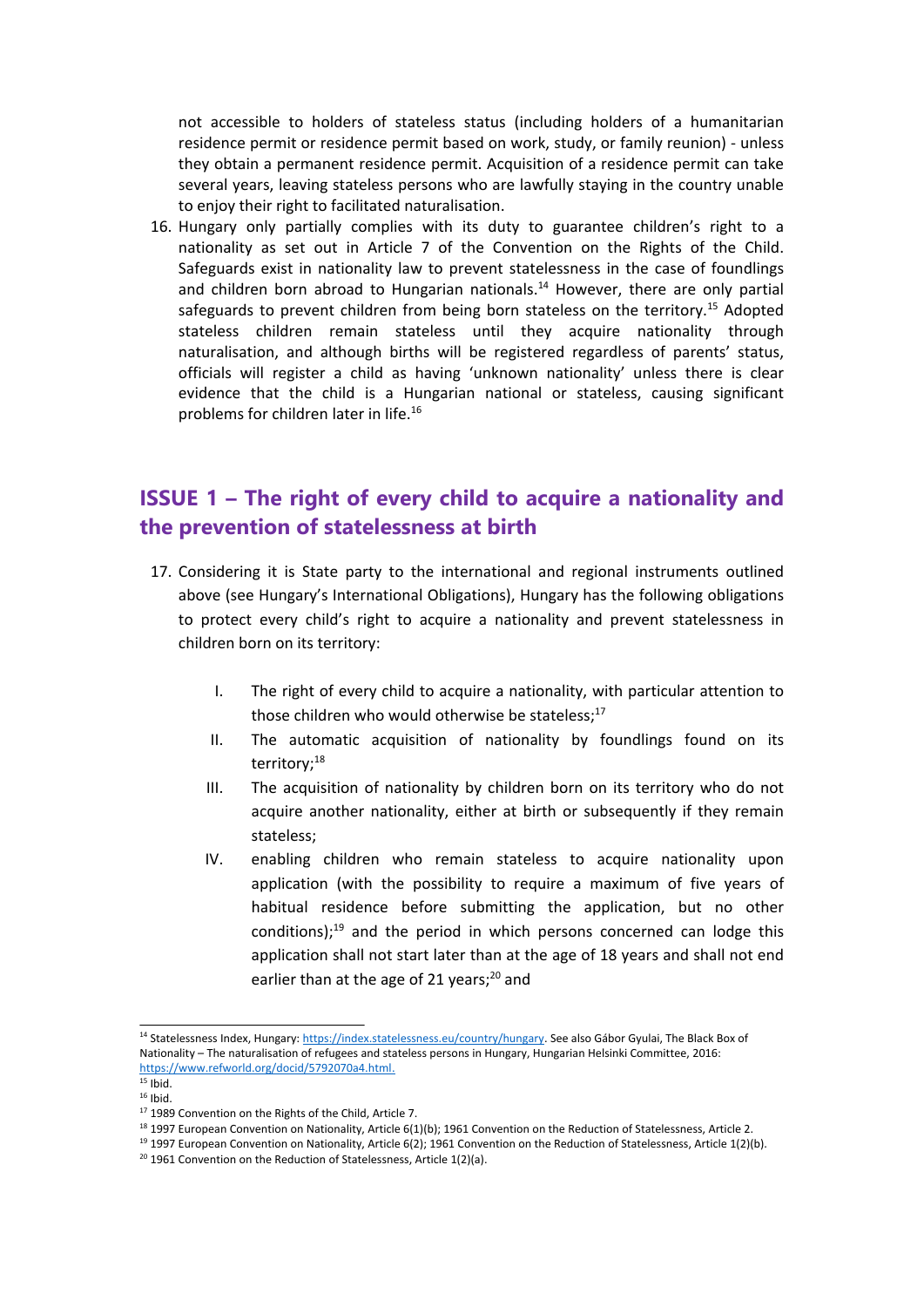- V. The prohibition of discrimination against any child or their parents or guardians and the obligation to ensure that the best interests of the child are <sup>a</sup> primary consideration for authorities in dealing with all the matters above.<sup>21</sup>
- 18. Under Article 1 of the 1961 Convention, Contracting States have two alternative options for granting nationality to children born on their territory who would otherwise be stateless, either through automatic acquisition at birth (Article 1(1)(a)) or acquisition of nationality upon application (Article  $1(1)(b)$ ). The State may impose certain conditions on the granting of nationality by application, which are exhaustively listed in Article 1(2). According to the 1961 Convention, <sup>a</sup> Contracting State may make the grant of its nationality conditional upon the person being *habitually* resident in the territory, which is understood as stable, factual residence and does not imply <sup>a</sup> legal or formal residence requirement.<sup>22</sup> The 1961 Convention does not allow for the acquisition of nationality to be conditional upon lawful residence or <sup>a</sup> specific legal status.
- 19. Obligations deriving from the 1961 Convention require States to grant nationality to children who would otherwise be stateless and must be interpreted in light of the CRC.<sup>23</sup> Article 7(1) CRC enshrines the right of every child to acquire a nationality, a right that is 'essential for the protection of every child'.<sup>24</sup> Moreover, it follows from Articles 3 and 7 of the CRC that the child'<sup>s</sup> statelessness should be determined and resolved immediately after birth or as soon as possible thereafter.<sup>25</sup> Discrimination is prohibited under Article 2 CRC, which requires State parties to respect and ensure the rights set forth in the CRC irrespective of the child'<sup>s</sup> or their parent'<sup>s</sup> status. The Committee on the Rights of the Child has made several recommendations for State parties to ensure that all stateless children born on their territory have access to nationality without any conditions and irrespective of their residence status,<sup>26</sup> and recalled that the outcome of an application for nationality, legal residence or similar status by the parents of <sup>a</sup> child born on the territory should not prejudice the right of the child to acquire the nationality of the State party where the child would otherwise be stateless.<sup>27</sup>

<sup>24</sup> UNHCR (2018), Ensuring the right of all children to acquire a nationality: Connecting the Dots between the Convention on the Rights of the Child and the Convention on the Reduction of Statelessness: <https://www.refworld.org/docid/52206aa54.html> <sup>25</sup> UNHCR (2012), Guidelines on Statelessness No. 4: Ensuring Every Child's Right to Acquire a Nationality through Articles 1-4 of the 1961 Convention on the Reduction of Statelessness, 2012, para. 11: <https://www.refworld.org/docid/50d460c72.html>.

<sup>&</sup>lt;sup>21</sup> 1989 Convention on the Rights of the Child, Articles 2 and 3.

 $^{22}$  UNHCR, Guidelines on Statelessness No. 4: Ensuring Every Child's Right to Acquire a Nationality through Articles 1-4 of the 1961 Convention on the Reduction of Statelessness, HCR/GS/12/04, 2012: <https://www.refworld.org/docid/50d460c72.html>. <sup>23</sup> UNHCR (2012), Guidelines on Statelessness No. 4: Ensuring Every Child's Right to Acquire a Nationality through Articles 1-4 of the 1961 Convention on the Reduction of Statelessness, 2012: <https://www.refworld.org/docid/50d460c72.html>.

<sup>&</sup>lt;sup>26</sup> CRC/C/NLD/CO/4, Committee on the Rights of the Child, Concluding observations on the fourth periodic report of the Netherlands, 16 July 2015, paras. 32-33.

<sup>&</sup>lt;sup>27</sup> CRC/C/CZE/CO/3-4, Committee on the Rights of the Child, Concluding observations on the combined third and fourth periodic report on Czech Republic, 4 August 2011, paras 37-38.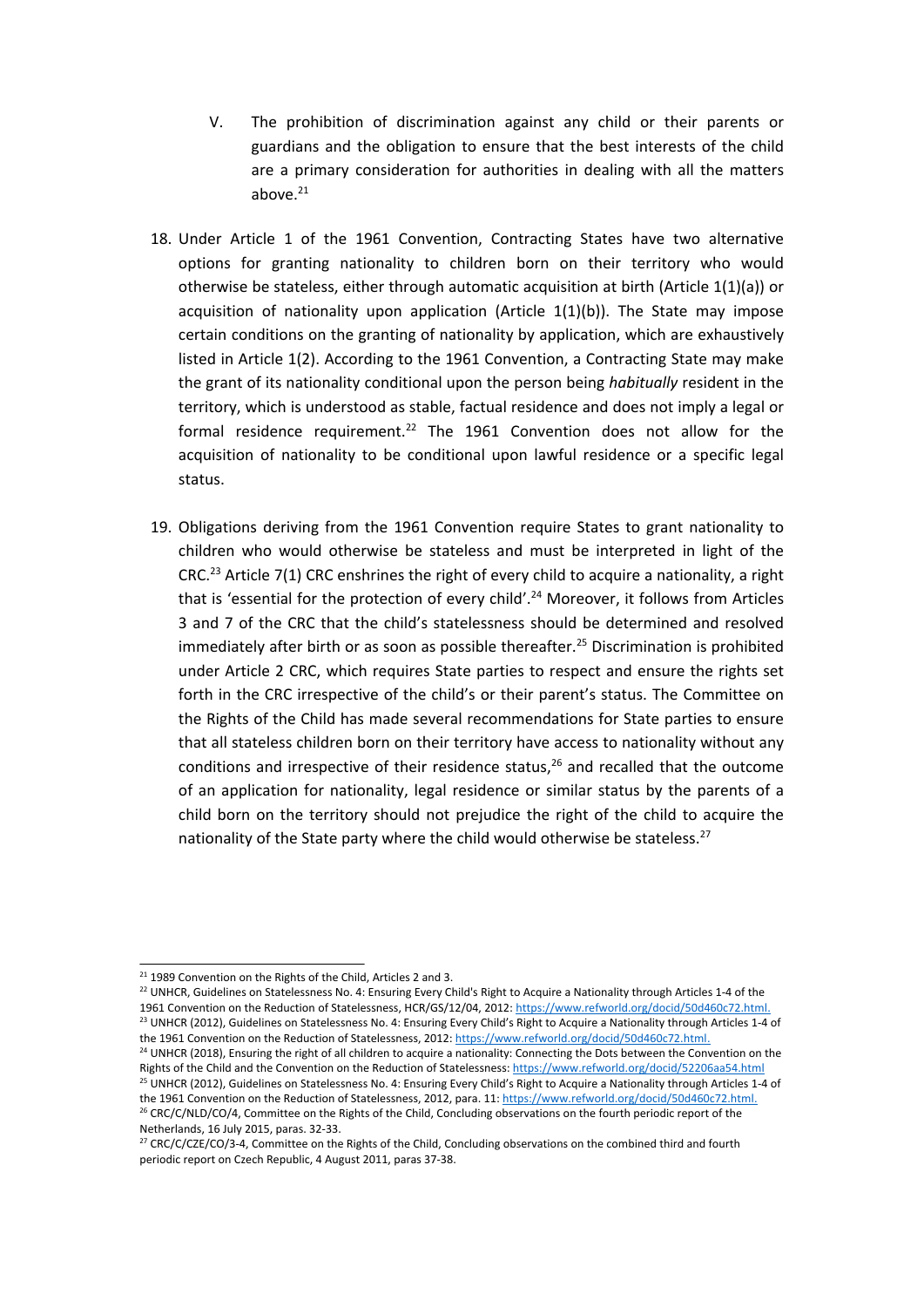- 20. While there are safeguards in Hungarian nationality law to prevent statelessness in the case of foundlings<sup>28</sup> and children born abroad to Hungarian nationals,<sup>29</sup> with regard to other children the law falls short of fully complying with Hungary'<sup>s</sup> international obligations to prevent statelessness at birth.<sup>30</sup> There are only partial safeguards to prevent children from being born stateless on the territory<sup>31</sup> and stateless children adopted by Hungarian nationals remain stateless until they can acquire nationality through naturalisation.<sup>32</sup>
- 21. There are two partial safeguards in the nationality law to prevent statelessness in the case of children born in Hungary who would otherwise be stateless.<sup>33</sup> There is an automatic safeguard at birth for children born in Hungary where both parents are stateless and have <sup>a</sup> 'domicile' in Hungary (domicile – *lakóhely* in Hungarian – being <sup>a</sup> specific legal status, rather than a matter of fact), $^{34}$  or whose parents are unknown (foundlings).<sup>35</sup> However, this does not prevent statelessness in the case of children whose parents cannot confer <sup>a</sup> nationality to their child, or who are stateless but do not have 'domiciled' residence status in Hungary, which is only accessible after at least three years of residence with humanitarian protection status as <sup>a</sup> recognised stateless person in Hungary.<sup>36</sup> Most non-permanent residence statuses (residence permits based on gainful employment, studies, family reunification or humanitarian grounds – including statelessness) do *not* confer the right to establish <sup>a</sup> 'domicile' to its holder in Hungary, only <sup>a</sup> 'place of stay', which is <sup>a</sup> distinct category under Hungarian law.
- 22. There is also <sup>a</sup> non-automatic provision for children born in Hungary who do not acquire the nationality of either of their parents at birth.<sup>37</sup> For these children, there is an option to acquire Hungarian nationality by declaration prior to their 19<sup>th</sup> birthday, provided that their parents are 'domiciled' and the child has resided in Hungary for at least five years.<sup>38</sup>

<sup>&</sup>lt;sup>28</sup> Act LV of 1993 on Hungarian nationality, Section 3(3)(b) (HU): [http://njt.hu/cgi\\_bin/njt\\_doc.cgi?docid=19290.348713](http://njt.hu/cgi_bin/njt_doc.cgi?docid=19290.348713); Act I of 2010 on Civil Registration Procedures, Section 61(5) (HU): [http://njt.hu/cgi\\_bin/njt\\_doc.cgi?docid=129886.346948](http://njt.hu/cgi_bin/njt_doc.cgi?docid=129886.346948) <sup>29</sup> The Fundamental Law of Hungary, 25 April 2011, Section G(1):

<http://www.kormany.hu/download/e/02/00000/The%20New%20Fundamental%20Law%20of%20Hungary.pdf>

 $^{30}$  Citizenship Act, Section 3(3)(b). Since 2011, children born to an unknown father and a known mother whose identity is not proved and abandons the child in the hospital after birth are also treated as foundlings and thus automatically acquire Hungarian nationality.

 $31$  Act LV of 1993 on Hungarian nationality, Sections 3(3), 5/A(1)(a) & (b):

[http://njt.hu/cgi\\_bin/njt\\_doc.cgi?docid=19290.348713](http://njt.hu/cgi_bin/njt_doc.cgi?docid=19290.348713)

<sup>&</sup>lt;sup>32</sup> Act LV of 1993 on Hungarian nationality, Section 4(2)(c) (HU): [http://njt.hu/cgi\\_bin/njt\\_doc.cgi?docid=19290.348713](http://njt.hu/cgi_bin/njt_doc.cgi?docid=19290.348713) <sup>33</sup> Act LV of 1993 on Hungarian nationality, Sections 3(3), 5/A(1)(a) & (b):

[http://njt.hu/cgi\\_bin/njt\\_doc.cgi?docid=19290.348713](http://njt.hu/cgi_bin/njt_doc.cgi?docid=19290.348713)

<sup>&</sup>lt;sup>34</sup> The legal concept and eligibility for domicile will be discussed in more detail below. In brief, it is far more than a simple determination of where <sup>a</sup> person lives. Different rules are in force to distinguish three types of residence: domicile, place of stay, and place of accommodation, with gradually decreasing attachment to the place in question. Not all lawfully staying foreigners are permitted to register <sup>a</sup> domicile.

<sup>&</sup>lt;sup>35</sup> Act LV of 1993 on Hungarian nationality, Section 3(3)(b) (HU): [http://njt.hu/cgi\\_bin/njt\\_doc.cgi?docid=19290.348713](http://njt.hu/cgi_bin/njt_doc.cgi?docid=19290.348713); Act I of 2010 on Civil Registration Procedures, Section 61(5) (HU): [http://njt.hu/cgi\\_bin/njt\\_doc.cgi?docid=129886.346948](http://njt.hu/cgi_bin/njt_doc.cgi?docid=129886.346948) <sup>36</sup> See also paragraphs 25, 32 and 36.

 $37$  Act LV of 1993 on Hungarian nationality, Sections 3(3), 5/A(1)(a) & (b):

[http://njt.hu/cgi\\_bin/njt\\_doc.cgi?docid=19290.348713](http://njt.hu/cgi_bin/njt_doc.cgi?docid=19290.348713) 38 Ibid.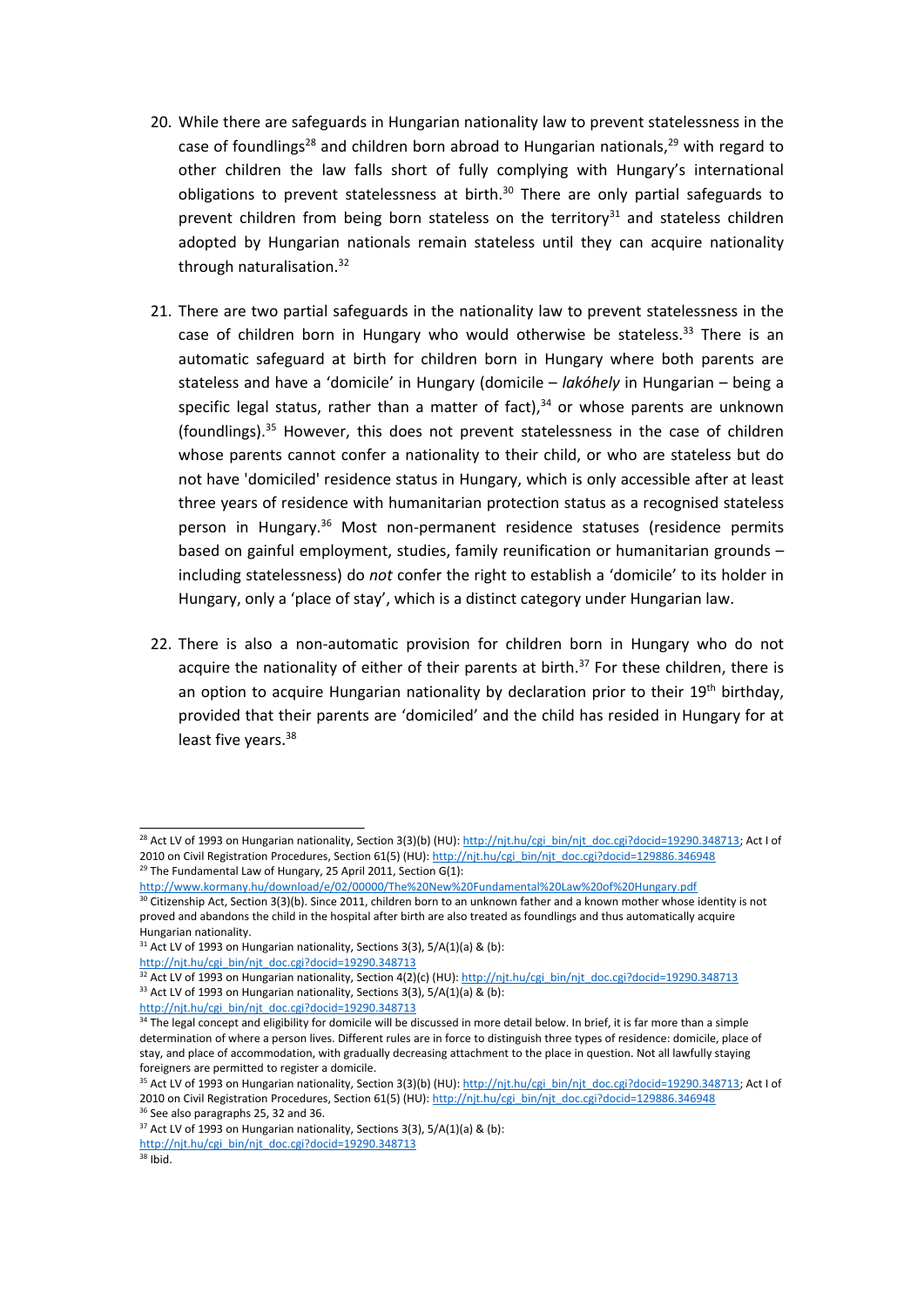- 23. More specifically, in order to acquire Hungarian nationality by declaration, three conditions must be met. First, the parents must have <sup>a</sup> 'domicile' when the child is born,<sup>39</sup> which is contrary to international law that does not allow the imposition of conditions relating to the residence status of the parents. 40 Second, the child must have five years of residence with a 'domicile',<sup>41</sup> whereas international law only allows acquisition of nationality to be conditional on having five years of *habitual* residence. 42 As seen above, "habitual residence" is <sup>a</sup> matter of fact, rather than <sup>a</sup> specific legal status. Third, a child only has until their  $19^{\text{th}}$  birthday to exercise this right, $^{43}$  while international law stipulates that it should be open at least until their 21<sup>st</sup> birthday.<sup>44</sup>
- 24. Four groups of children are at particular risk of statelessness, which will be further analysed below:
	- children born in Hungary to stateless persons with no 'domicile';
	- children born to parents who are unable to confer their nationality to their children;
	- children born to beneficiaries of international protection; and
	- children adopted by Hungarian nationals.

#### Children born in Hungary to stateless persons without 'domicile'

- 25. For <sup>a</sup> child born in Hungary to obtain Hungarian nationality automatically at birth, both parents are required to be stateless and have 'domicile'. 45 However, the concept of 'domicile' is extremely restrictive, which hinders access to nationality. Only some groups of people are eligible for 'domicile'. 46 Refugees, beneficiaries of subsidiary protection, 47 EU citizens and third-country nationals holding <sup>a</sup> permanent residence permit are eligible.<sup>48</sup> Recognised stateless persons, beneficiaries of tolerated (*befogadott*) status,<sup>49</sup> and third-country nationals without a permanent long-term residence status cannot establish a domicile in Hungary.<sup>50</sup>
- 26. As <sup>a</sup> result, children born to stateless parents who do not have <sup>a</sup> 'domicile' in Hungary will be born stateless, even if the parents are lawfully and habitually residing in Hungary at the time of the birth. The same happens to children whose stateless

<sup>&</sup>lt;sup>39</sup> Citizenship Act, Section 5/A(1)(b).

 $^{40}$  See European Convention on Nationality (1997), Article 6 (2) (b). See also Convention on the Reduction of Statelessness (1961), Article 1 (2). The Committee on the Rights of the Child has also stated that the lack of <sup>a</sup> legal status of the parents – including their residence status - is not <sup>a</sup> relevant reason to withhold nationality to children born on the territory of <sup>a</sup> country, who would otherwise be stateless.

<sup>&</sup>lt;sup>41</sup> Citizenship Act, Section 5/A (1) (b).

<sup>&</sup>lt;sup>42</sup> See European Convention on Nationality (1997), Article 6 (2) (b). See also Convention on the Reduction of Statelessness (1961), Article 1 (2).

<sup>&</sup>lt;sup>43</sup> Citizenship Act, Section 5/A (1) (a).

<sup>&</sup>lt;sup>44</sup> Convention on the Reduction of Statelessness (1961), Article 1 (2) (a).

<sup>&</sup>lt;sup>45</sup> Citizenship Act, Section 3 (3) (a). Law Decree 17 of 1982 on Civil Registration, Marriage and Names, Section 9 (7), as inserted by Section 1 (4) of Act XLIX of 2011 and amended by Section 78 (3) of Act XCII of 2011. Note that Section 61 (5) of Act I of 2010 on Civil Registration Procedures contains an identical provision.

<sup>&</sup>lt;sup>46</sup> Citizenship Act, Section 23 (1). Act LXVI of 1992 on the Registration of Citizens' Personal Data and Residence, Section 4 (1)

 $47$  Cf. Act LXXX of 2007 on Asylum, Section 17(1).

<sup>48</sup> Cf. Id., Section 32 (1).

<sup>&</sup>lt;sup>49</sup> See Act II of 2007 on the Entry and Stay of Third-Country Nationals, Sections 29 (1) (a)-(b). 52/A (1)

<sup>50</sup> See Id., Sections 13-29.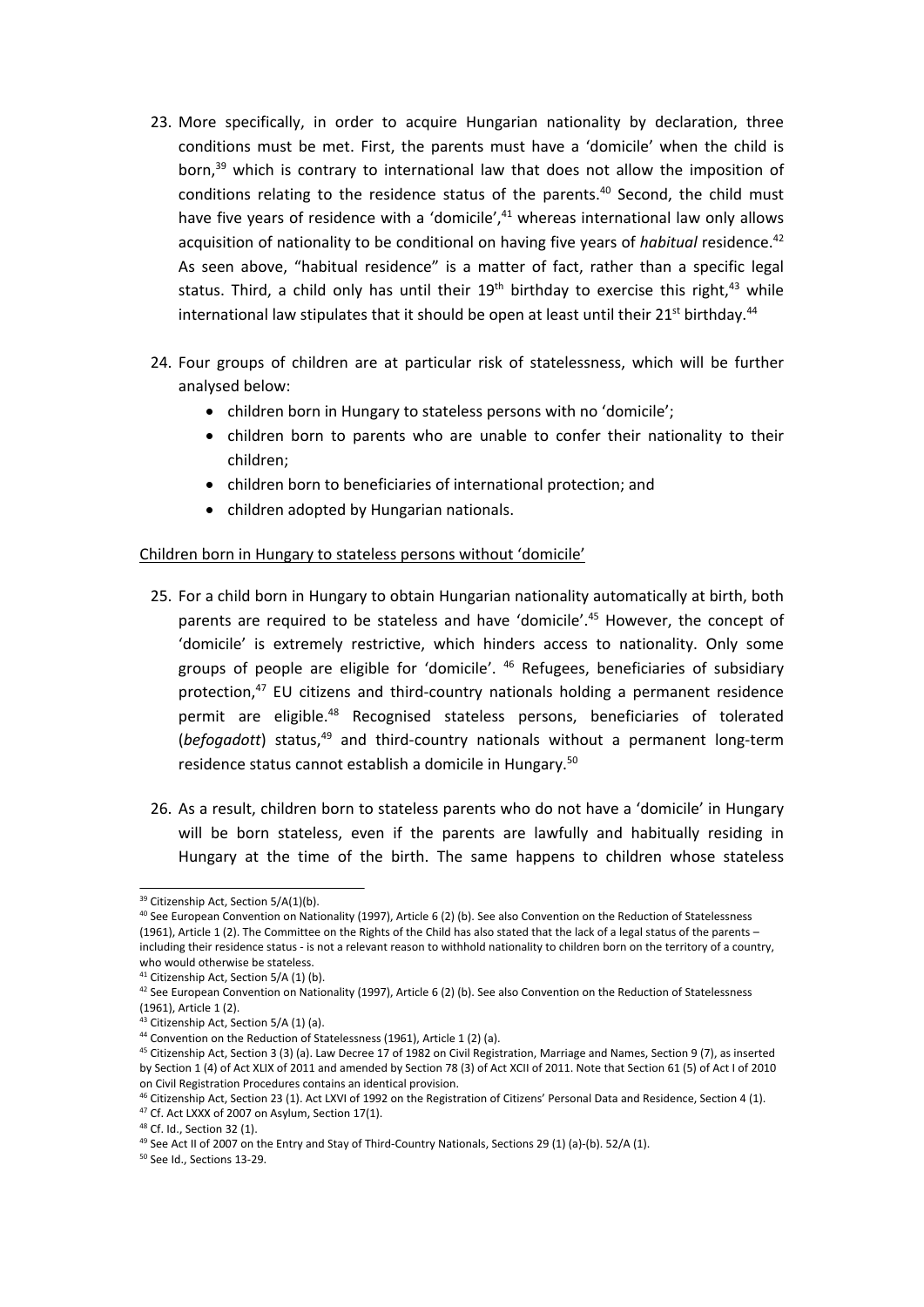parents have <sup>a</sup> residence permit based on employment or studies, or who hold <sup>a</sup> tolerated status. The right to <sup>a</sup> nationality of <sup>a</sup> child born to stateless parents who have been living in Hungary for several years with <sup>a</sup> stateless status (and therefore *without* <sup>a</sup> 'domicile') is no different from that of another child whose parents have been living in the country for exactly the same period of time, but with <sup>a</sup> permanent residence permit or refugee status (and therefore *with* <sup>a</sup> 'domicile'). Consequently, the restrictive and discriminatory use of the 'domicile' concept as <sup>a</sup> condition for the avoidance of statelessness at birth does not only undermine the overall purpose of avoiding statelessness, but also leads to further discrimination.

27. The ability to obtain Hungarian nationality through declaration was created to fulfil Hungary's international obligations and prevent statelessness at birth.<sup>51</sup> However, this provision is conditional on the parents having 'domicile' when the child was born, thus permanently excluding children born to stateless parents without <sup>a</sup> 'domicile' from obtaining Hungarian nationality.

#### Children whose parents cannot confer nationality

- 28. Hungarian law does not prevent statelessness in situations where the parents have <sup>a</sup> nationality but are unable to pass their nationality on to their children. Parents may not be able to confer their nationality to their children for several reasons, including gender discriminatory nationality laws, which do not allow the mother to pass on her nationality under the same conditions as the father.<sup>52</sup> In these instances, where the father is stateless, unknown or unwilling to cooperate, the child will be born stateless without any safeguard applying to them. Another reason is the application of the *jus soli* principle, where certain countries require children born abroad to reside in the country for <sup>a</sup> certain amount of time before their nationality is recognised.
- 29. In some cases, obtaining nationality through the process of declaration *(nyilatkozat)* can provide <sup>a</sup> solution. However, the restrictive application of the concept of 'domicile' means that parents will only be able to establish <sup>a</sup> domicile in Hungary if they have already obtained <sup>a</sup> permanent residence status, or if they are refugees or beneficiaries of subsidiary protection.<sup>53</sup> These restrictive conditions mean that children in need of this safeguard are excluded and remain stateless.

#### Children born to beneficiaries of international protection

30. Children born to beneficiaries of international protection in Hungary also risk being stateless at birth.<sup>54</sup> Hungarian civil registry authorities are obliged to examine a new-

 $51$  Act LV of 1993 on Hungarian nationality, Sections 3(3), 5/A(1)(a) & (b): [http://njt.hu/cgi\\_bin/njt\\_doc.cgi?docid=19290.348713](http://njt.hu/cgi_bin/njt_doc.cgi?docid=19290.348713).

 $52$  Nationality laws in 25 countries worldwide prevent women from passing their nationality to their children on an equal basis with men, including, Syria, Lebanon, Iran, Iraq and Somalia. For <sup>a</sup> list of countries with gender discriminatory nationality laws see <https://equalnationalityrights.org/countries/global-overview>.

<sup>&</sup>lt;sup>53</sup> See also paragraphs 25, 32 and 36.

<sup>&</sup>lt;sup>54</sup> Gábor Gyulai, Nationality Unknown? An Overview of the Safeguards and Gaps Related to the Prevention of Statelessness at Birth in Hungary, Hungarian Helsinki Committee, January 2014, p. 14: <https://www.refworld.org/docid/5310640b4.html>.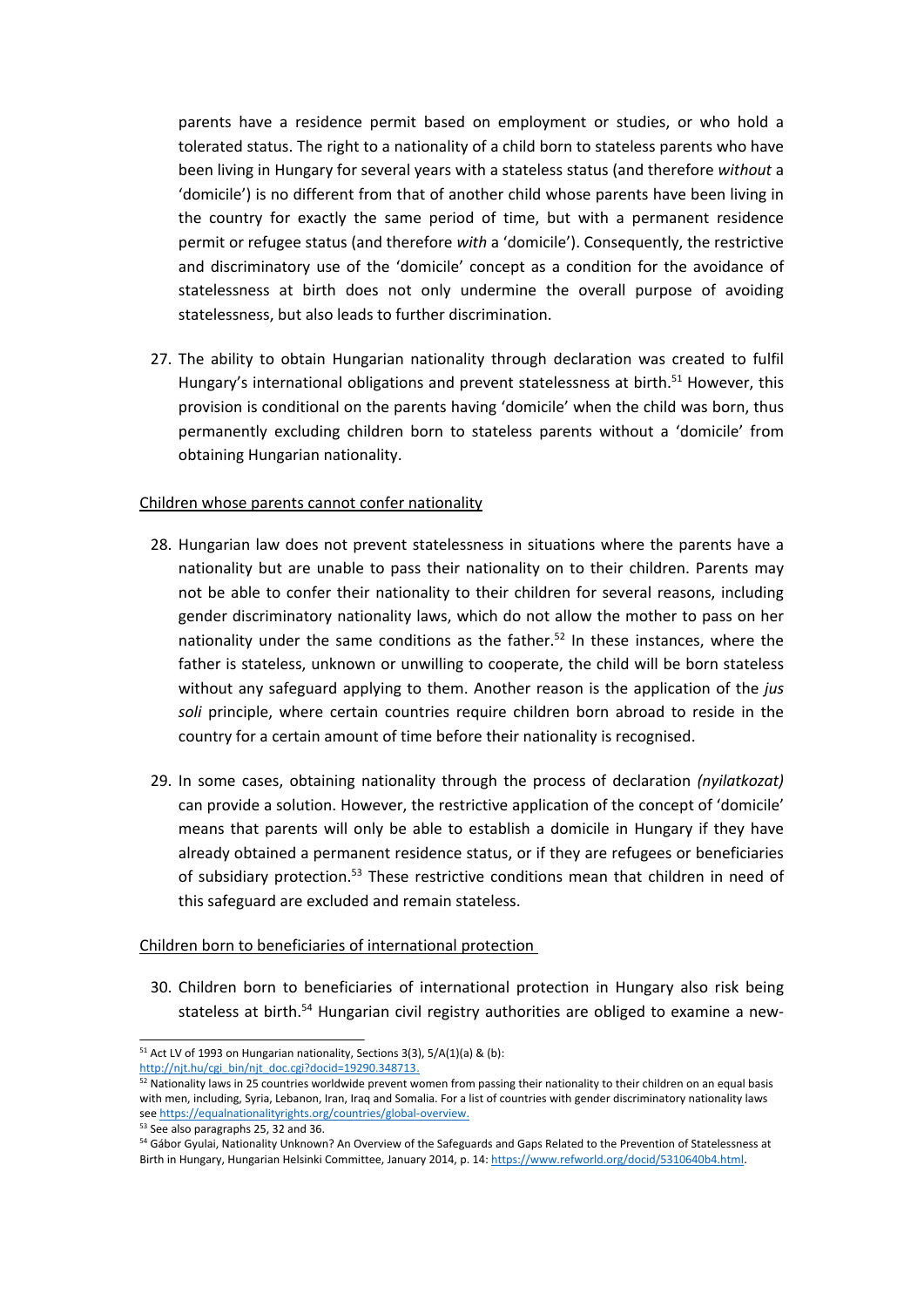born child's nationality,<sup>55</sup> and if the child's nationality or statelessness is not proven, they will be registered as having 'unknown nationality'. 56 The rule assumes that parents will be able to obtain evidence about the child'<sup>s</sup> foreign nationality in due course, meaning unknown nationality will only be <sup>a</sup> temporary entry in the civil registry and the risk of statelessness eliminated. However, this disregards cases where it is not possible for parents to take the necessary steps to establish and register the nationality of their children after birth.<sup>57</sup> Parents who are beneficiaries of international protection may have <sup>a</sup> well-founded reason for not contacting the authorities of their country of origin to establish and register the nationality of their children after birth. For example, such contact may expose them to <sup>a</sup> risk of persecution or serious harm and even lead to the cancellation of their protection status. Hungarian laws to prevent statelessness at birth do not sufficiently take into consideration the situation of children born to beneficiaries of international protection.

- 31. This situation can apply both where the conferral of nationality to children born abroad is not automatic and in cases where it is automatic. In cases where conferral is not automatic but requires contact with the authorities of the country of origin, the child will not be able to acquire their parents' nationality and will consequently be stateless. <sup>58</sup> Where conferral is automatic, children will in principle acquire their parents' nationality at birth, but this will not translate to documentation of nationality due to the impossibility of contacting the authorities.<sup>59</sup> The authorities may not recognise the nationality of children born abroad to refugees under the operation of the law.<sup>60</sup> Children in this scenario are at significant risk of statelessness.
- 32. As with the previous scenarios, acquiring nationality through declaration *(nyilatkozat)* cannot be considered <sup>a</sup> solution in line with Hungary'<sup>s</sup> international obligations due to the strict conditions of the declaration process.<sup>61</sup> If the parents have tolerated stay (befogadott)<sup>62</sup> or are still in the asylum procedure, they are not allowed to establish a 'domicile', meaning the child cannot use the safeguard. Neither is it guaranteed that the child will have <sup>a</sup> continuing 'domicile' in Hungary for the following five years, as their refugee or subsidiary protection status (which allows for establishing <sup>a</sup> domicile) may end and the family may be granted tolerated stay, which does not allow for the establishment of a domicile.<sup>63</sup>

#### Children adopted by Hungarian nationals

[http://njt.hu/cgi\\_bin/njt\\_doc.cgi?docid=19290.348713](http://njt.hu/cgi_bin/njt_doc.cgi?docid=19290.348713).

 $^{62}$  A protection status determined by domestic law, based on a risk of torture, inhuman or degrading treatment upon ar eventual return to the country of origin.

<sup>63</sup> See paragraph 25.

<sup>&</sup>lt;sup>55</sup> Law-Decree 17 of 1982 on Civil Registration, Marriage and Names, Section 13 (1); Act I of 2010 on Civil Registration Procedures (in force as of 1 July 2014), Section 16 (1).

<sup>&</sup>lt;sup>56</sup> Law-Decree 17 of 1982 on Civil Registration, Marriage and Names, Section 13 (4); Act I of 2010 on Civil Registration Procedures (in force as of 1 July 2014), Section 16 (4).

<sup>&</sup>lt;sup>57</sup> Gábor Gyulai, Nationality Unknown? An Overview of the Safeguards and Gaps Related to the Prevention of Statelessness at Birth in Hungary, Hungarian Helsinki Committee, January 2014, p.14: <https://www.refworld.org/docid/5310640b4.html>. 58 Ibid, p. 15.

<sup>&</sup>lt;sup>59</sup> Ibid.

<sup>&</sup>lt;sup>60</sup> Ibid.

 $61$  Act LV of 1993 on Hungarian nationality, Sections 3(3), 5/A(1)(a) & (b):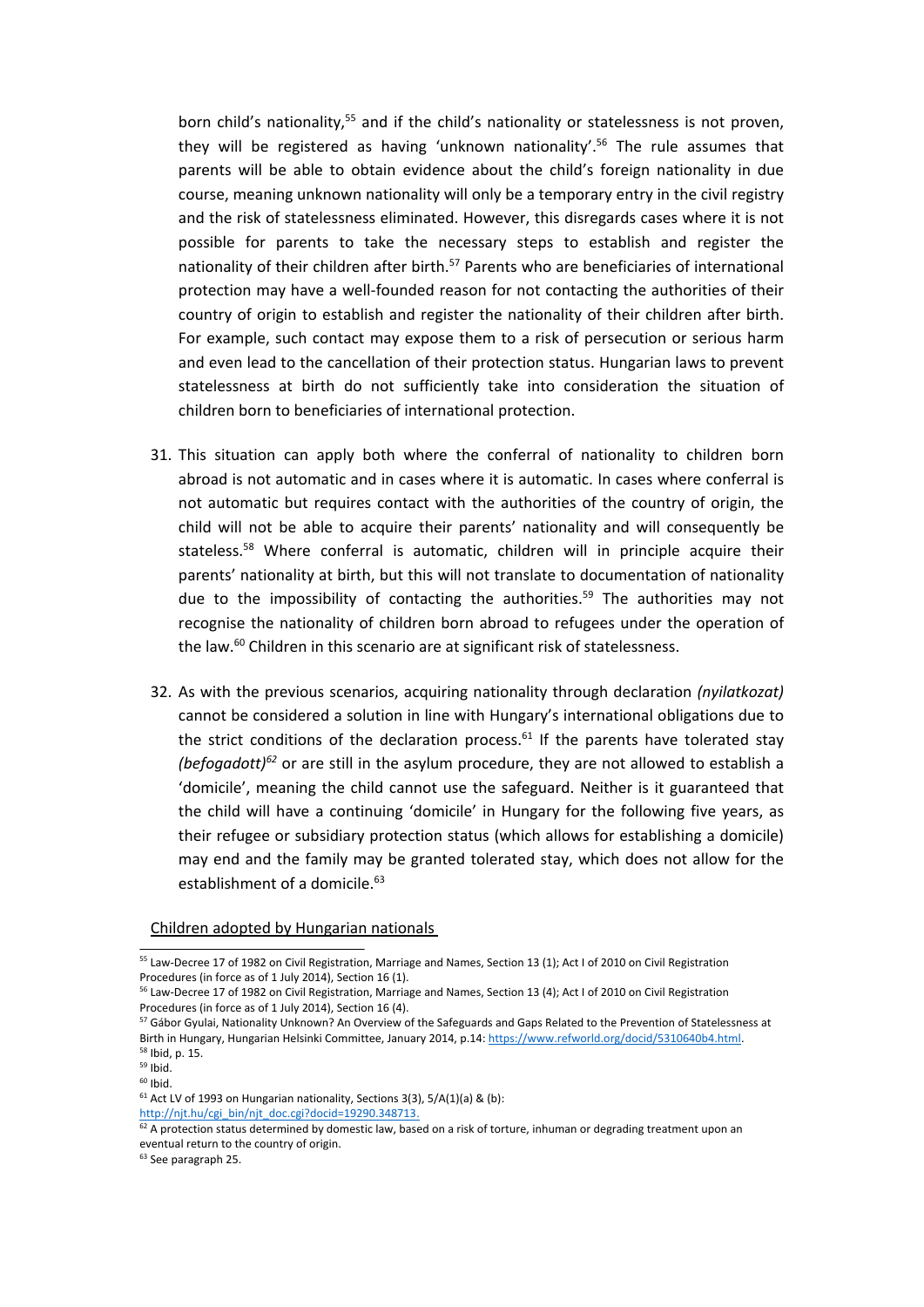33. Children adopted by Hungarian nationals remain stateless until they can acquire nationality through naturalisation.<sup>64</sup> They can apply for Hungarian nationality after three years of residence in the country. A foreign child can apply for Hungarian nationality up to the age of 14 with the consent of the adoptive parents in the case of full adoption and will be exempted from the general requirements for naturalisation.<sup>65</sup> The child can apply on their own behalf if aged between 14 and 18 years.<sup>66</sup> There is a risk of statelessness in the procedure if the child or parents do not apply or consent to apply for naturalisation, or if there is <sup>a</sup> delay on the part of the authorities, and the child loses their former nationality or is stateless on adoption.

#### Issues of concern related to birth registration and determination of nationality at birth

- 34. The general framework of birth registration in Hungary is set by Act I of 2010 on Civil Registration Procedures, $^{67}$  which entered into force on 1 July 2014. The Hungarian birth registration system asserts that all children born in Hungary shall be registered at birth.<sup>68</sup> Births are entered in the registry regardless of the status of parents.
- 35. The births of all children born in Hungary must be notified within one day of birth to the civil registrar by the head of the hospital<sup>69</sup> or the respective lead medical professional assisting during the birth if born outside a hospital.<sup>70</sup> The civil registrar will examine the child's nationality upon registration.<sup>71</sup> If the child's nationality or statelessness is not proven, they will be registered as 'unknown nationality' in the birth registry,<sup>72</sup> which causes significant problems for the child later in life as there is no later procedure for them to establish their nationality and to rectify the record of 'unknown nationality'.<sup>73</sup> Due to these rules, children born to non-Hungarian parents are regularly registered at birth as being of 'unknown nationality'.<sup>74</sup> Furthermore, the UN Human Rights Committee has recently found that failure to identify statelessness and assess <sup>a</sup> child'<sup>s</sup> nationality status, by registering the child as having 'unknown nationality' for <sup>a</sup> prolonged period of time, led to a violation of the right to nationality.<sup>75</sup>
- 36. State authorities may not perceive most children concerned as not having obtained any nationality at birth, because it may appear from the legislation of the country of

<sup>66</sup> Ibid.

<sup>68</sup> Law-Decree 17 of 1982 on Civil Registration, Marriage and Names, Section 1 (2) (a); Act I of 2010 on Civil Registratior Procedures (in force as of 1 July 2014), Section 1 (3) (a)

<sup>&</sup>lt;sup>64</sup>Act LV of 1993 on Hungarian nationality, Section 4(2)(c) (HU): [http://njt.hu/cgi\\_bin/njt\\_doc.cgi?docid=19290.348713](http://njt.hu/cgi_bin/njt_doc.cgi?docid=19290.348713) <sup>65</sup> Ibid.

<sup>&</sup>lt;sup>67</sup> Act I of 2010 on Civil Registration Procedures, Section 1(3)(a) (HU): [http://njt.hu/cgi\\_bin/njt\\_doc.cgi?docid=129886.346948](http://njt.hu/cgi_bin/njt_doc.cgi?docid=129886.346948)

<sup>&</sup>lt;sup>69</sup> Law-Decree 17 of 1982 on Civil Registration, Marriage and Names, Section 9 (2); Act I of 2010 on Civil Registration Procedures (in force as of 1 July 2014), Section 61 (3)

 $^{70}$  Government Decree 35/2011 of 21 March on the rules, conditions of and exclusion grounds from birth outside a medical institution, Section 12 (6)

<sup>&</sup>lt;sup>71</sup> Law-Decree 17 of 1982 on Civil Registration, Marriage and Names, Section 13 (1); Act I of 2010 on Civil Registration Procedures (in force as of 1 July 2014), Section 16 (1)

<sup>&</sup>lt;sup>72</sup> Law-Decree 17 of 1982 on Civil Registration, Marriage and Names, Section 13 (4); Act I of 2010 on Civil Registration Procedures (in force as of 1 July 2014), Section 16 (4)

<sup>73</sup> https://index.statelessness.eu/country/hungary

<sup>&</sup>lt;sup>74</sup> Gábor Gyulai, Nationality Unknown? An Overview of the Safeguards and Gaps Related to the Prevention of Statelessness at Birth in Hungary, Hungarian Helsinki Committee, January 2014, p. 8: <https://www.refworld.org/docid/5310640b4.html>.

<sup>75</sup> *Zhao v. the Netherlands* (2020) CCPR/C/130/D/2918/2016 (UN Human Rights Committee, 28 December 2020).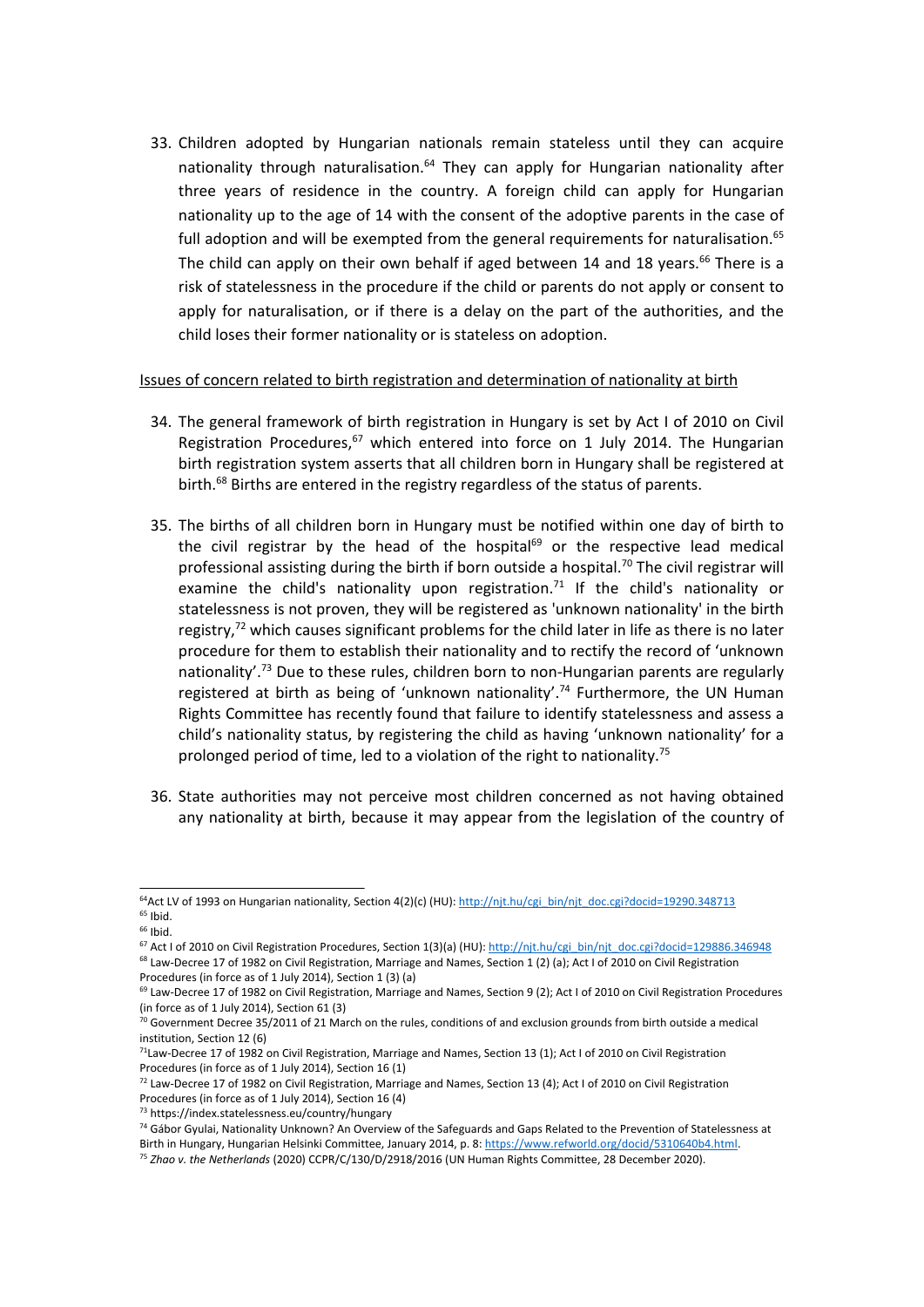origin that they inherit their parents' – or at least their father's – nationality.<sup>76</sup> As a result, these children cannot benefit from the declaration safeguard of the Citizenship Act, even if it later occurs that the state of presumed nationality does not consider them as nationals under the operation of its law.<sup>77</sup> There are no specific rights or forms of protection attached to the condition of 'unknown nationality',<sup>78</sup> impacting on the enjoyment of other rights enshrined in the CRC.

## **ISSUE 2 – Identifying and determining statelessness in order to ensure stateless persons' access to economic and social rights**

- 37. Identifying stateless people in the country is the first step to providing them adequate protection and rights in line with international law. The object and purpose of <sup>a</sup> statelessness determination procedure (SDP) is to identify and determine statelessness and prevent human rights violations against stateless people, whilst reducing statelessness through facilitated naturalisation within <sup>a</sup> reasonable timeframe and providing <sup>a</sup> clear pathway to acquiring <sup>a</sup> nationality. Although Hungary has an SDP in place there are certain shortcomings regarding access to rights for stateless persons and it remains very difficult for stateless persons to acquire Hungarian nationality due to the requirements for naturalisation addressed in the following section.
- 38. Under its international obligations Hungary shall accord to stateless persons the right to employment, housing, healthcare, and public education as favourable as possible and, in any event, not less favourable than that accorded to foreigners generally in the same circumstances.<sup>79</sup> These obligations under the 1954 Convention are further strengthened by Hungary'<sup>s</sup> obligations under the International Covenant on Economic, Social and Cultural Rights.
- 39. Recognised stateless persons have only limited access to the labour market as they must obtain <sup>a</sup> work permit, but the procedures and conditions to receive such permits are particularly burdensome. A work permit can only be issued to stateless persons if there is no suitable Hungarian or EEA-citizen applicant for the same post.<sup>80</sup> This highly bureaucratic "labour market assessment" procedure may discourage potential employers from hiring <sup>a</sup> stateless person. Moreover, the validity of <sup>a</sup> work permit cannot exceed the validity of the residence permit, which is now three years at first issuance, and must be renewed on <sup>a</sup> yearly basis after the first three years have expired.<sup>81</sup>

<sup>&</sup>lt;sup>76</sup> Gábor Gyulai, Nationality Unknown? An Overview of the Safeguards and Gaps Related to the Prevention of Statelessness at Birth in Hungary, Hungarian Helsinki Committee, January 2014, p. 17: <https://www.refworld.org/docid/5310640b4.html>.  $77$  Ibid.

<sup>78</sup> Ibid, p. 18.

<sup>&</sup>lt;sup>79</sup> 1954 Convention Relating to the Status of Stateless Persons, Articles 17-24.

<sup>&</sup>lt;sup>80</sup> Decree 8/1999 (XI. 10.) of the Ministry of Social and Family Affairs on the Employment of Foreigners in Hungary, Section 3  $(1)-(2)$ .

<sup>&</sup>lt;sup>81</sup> Act CXXXV of 2010 on the Amendment of Certain Acts Related to Migration, Section 41.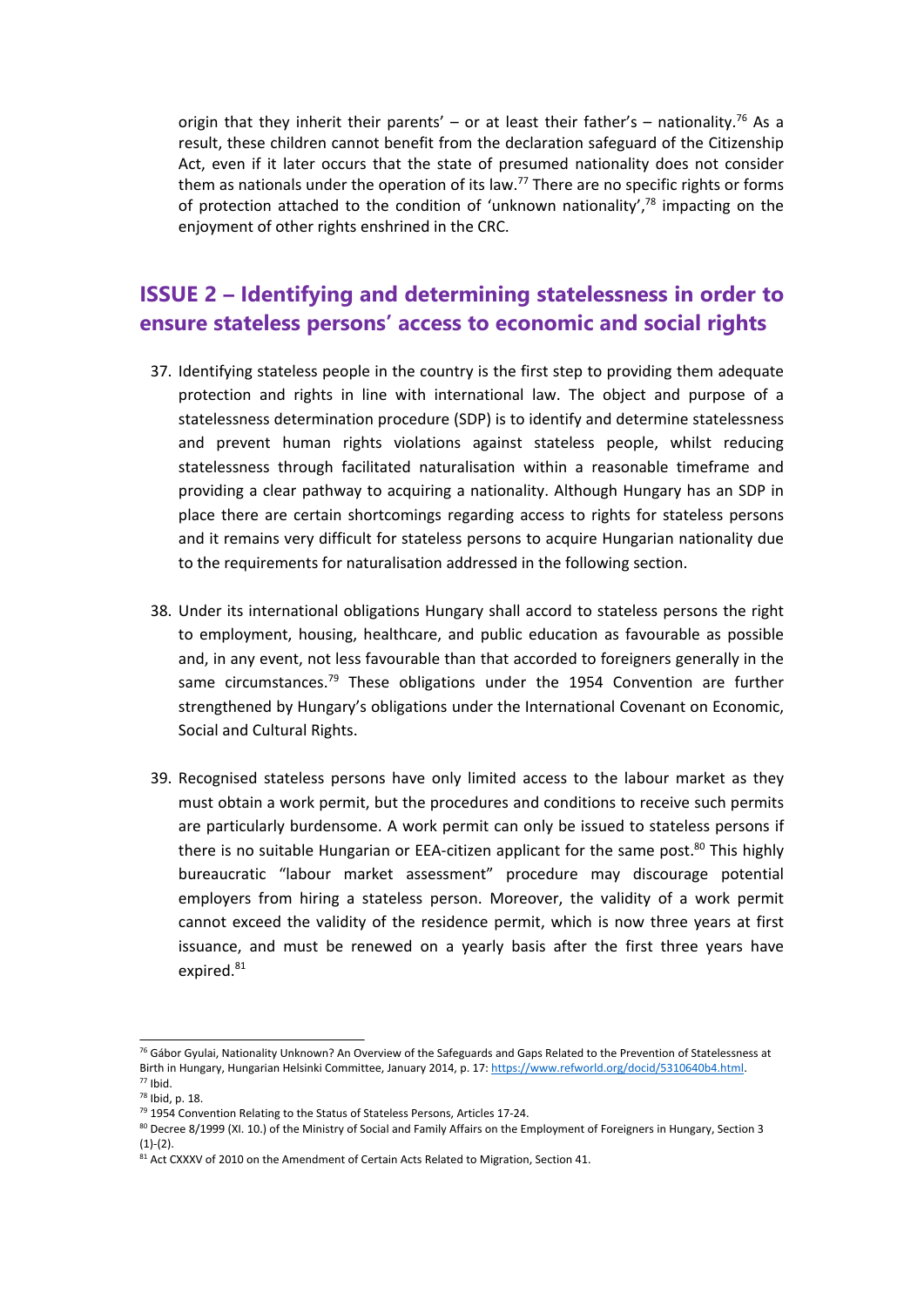- 40. It is unclear what the justification is to differentiate between the validity periods of three years at first issuance of the residence permit and one year upon renewal, and such <sup>a</sup> distinction is unique to stateless status in Hungarian law (in all other cases the prolongation periods are similar to the initial one). While stateless persons can apply for permanent residence after three years, to do so they must fulfil several difficult material conditions. Given the limited validity of the humanitarian residence permit and the usual procedural delays of at least several months, employers may refrain from the lengthy and cumbersome procedure of applying for work permits for recognised stateless persons (or other foreigners with <sup>a</sup> similar type of residence permit) until they have been able to acquire <sup>a</sup> permanent residence permit, thereby creating obstacles to stateless persons' enjoyment of socio-economic rights in Hungary.<sup>82</sup>
- 41. Access to social security and healthcare is linked to employment contributions, so <sup>a</sup> person recognised as stateless does not have an automatic right to social security and public healthcare, only to basic emergency public healthcare services. With respect to healthcare, stateless persons are also discriminated against compared to other beneficiaries of international protection, as they usually lack access to gainful employment that would allow them to become eligible for social security and public healthcare, or to pay for private healthcare insurance or services. Without employment, they can only benefit from basic public healthcare services, the scope of which is very limited. This does not include maternity care, for example, which is only available to those who can establish domicile i.e., usually after three years' legal residence and/or on acquiring permanent residence.<sup>83</sup>

## **ISSUE 3 – The right of stateless persons to acquire <sup>a</sup> nationality through facilitated naturalisation**

- 42. Under its international obligations, Hungary "shall as far as possible facilitate the assimilation and naturalisation of stateless persons. In particular, it shall make every effort to expedite naturalisation proceedings and to reduce as far as possible the charges and costs of such proceedings". 84
- 43. Stateless persons can apply for facilitated naturalisation after continuously residing in Hungary with <sup>a</sup> 'domicile' for <sup>a</sup> minimum of three years, compared to the required five or eight years of 'domicile' for other groups.<sup>85</sup> However, stateless persons face barriers to acquiring 'domiciled' residence in Hungary, which can only be requested after <sup>a</sup> minimum of three years' residence with humanitarian protection status.

<sup>&</sup>lt;sup>82</sup> In general, see Gábor Gyulai, Statelessness in Hungary: The Protection of Stateless Persons and the Prevention and Reductior of Statelessness, Hungarian Helsinki Committee, December 2010, p. 32: <http://www.refworld.org/docid/4d6d26972.html>.  $83$  Act CLIV of 1997 on Health, Section 142 (3).

<sup>&</sup>lt;sup>84</sup> 1954 Convention Relating to the Status of Stateless Persons, Article 32.

<sup>85</sup> Citizenship Act, Section 4 (2) (e).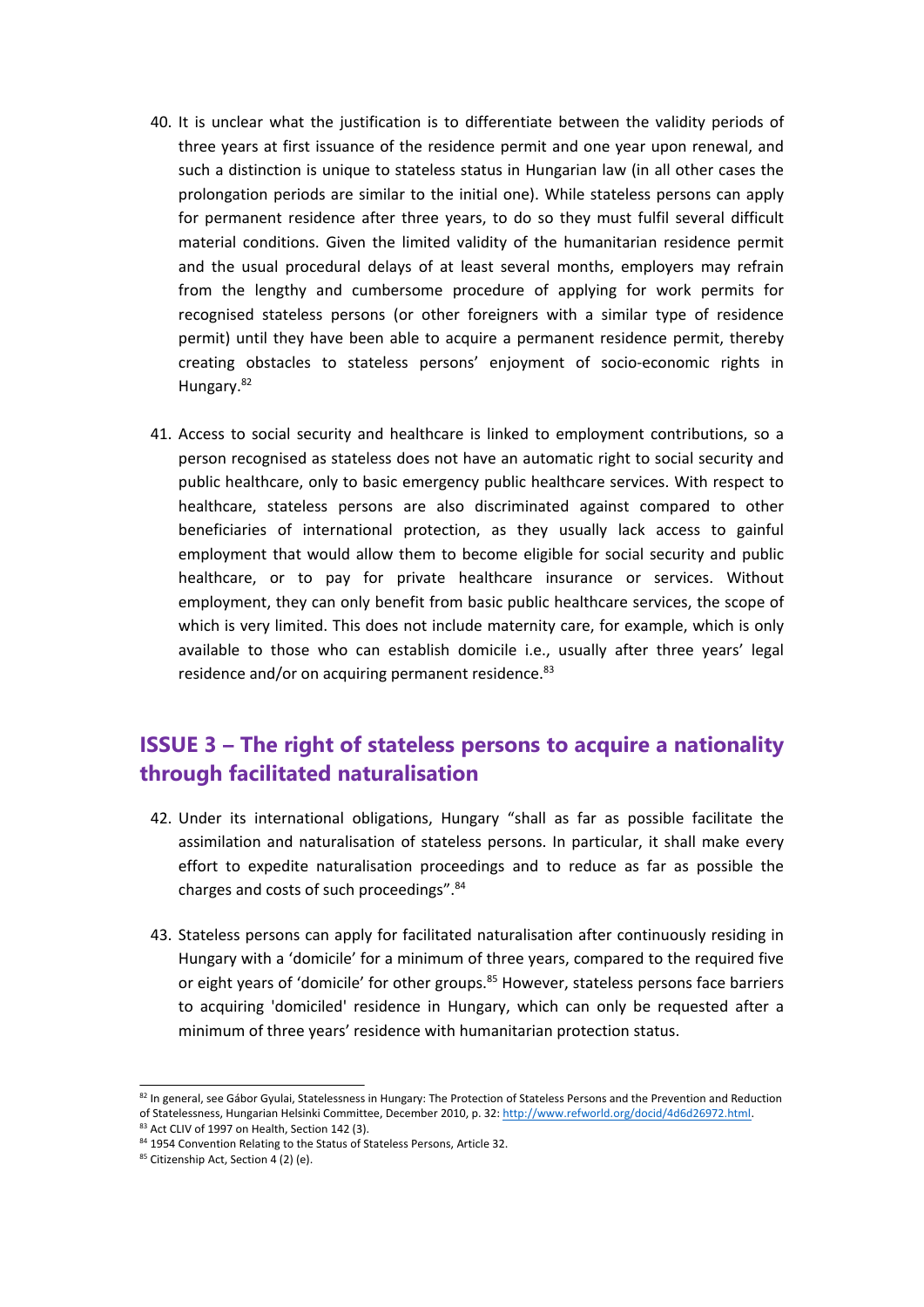- 44. Naturalisation procedures set very difficult material conditions and lack even the most basic fair procedural safeguards. There are no clear thresholds for the material conditions set by the law (livelihood and accommodation). Stateless people must meet all other general requirements for naturalisation such as passing <sup>a</sup> constitutional exam, income and language requirements, and costly translation and certification of documents. People refused naturalisation have no right to be informed about the reasons for the refusal, nor are they entitled to appeal the decision.<sup>86</sup> These shortcomings are partly related to significant reservations made by Hungary upon its accession to the European Convention on Nationality.<sup>87</sup>
- 45. In practice, stateless people must wait many years before they can naturalise, and then only in <sup>a</sup> completely discretionary and non-transparent procedure. There is also <sup>a</sup> general lack of detailed statistical data from the Government concerning the access to Hungarian nationality through naturalisation of beneficiaries of international protection and stateless persons. As <sup>a</sup> result, due to the lack of transparency or any judicial scrutiny, decisions on naturalisation are often taken in <sup>a</sup> questionable manner, rejecting candidates who apparently fulfil all conditions, with <sup>a</sup> specific negative impact on refugees and other beneficiaries of international protection, who have rarely been able to successfully naturalise in Hungary.<sup>88</sup> The NDGAP confirmed that between 2016 and 2019, not <sup>a</sup> single stateless person managed to obtain <sup>a</sup> permanent residence permit in Hungary.<sup>89</sup> Research by the HHC found that between 2011 and 2015 only 38 stateless persons could naturalise as Hungarian nationals.<sup>90</sup> Only 33% of stateless persons applying for naturalisation were granted Hungarian nationality, compared to 57% of other applicants with no Hungarian ancestry.<sup>91</sup> This suggests that naturalisation is not facilitated for stateless persons in Hungary, but is in fact rendered more difficult, contrary to Hungary'<sup>s</sup> 1954 Convention obligations and its obligations to ensure everyone'<sup>s</sup> right to <sup>a</sup> nationality.

## **Recommendations**

46. Based on the above information, the co-submitting organisations urge reviewing States to make the following recommendations to Hungary:

<sup>&</sup>lt;sup>86</sup> Citizenship Act, Section 6 (2); Government Decree 125/1993 (IX.22.) on the implementation of Act LV of 1993. on the Hungarian Citizenship, Sections 4 (2) and 12 (1).

<sup>&</sup>lt;sup>87</sup> Upon accession, Hungary made reservations with regard to the relevant Articles 11 and 12 of the European Convention on Nationality (1997).

<sup>&</sup>lt;sup>88</sup> See relevant statistics and a demonstrative case study in Gábor Gyulai, Nationality Unknown? An Overview of the Safeguards and Gaps Related to the Prevention of Statelessness at Birth in Hungary, Hungarian Helsinki Committee, January 2014, pp. 16-17: <http://www.refworld.org/docid/5310640b4.html>.

<sup>&</sup>lt;sup>89</sup> Responses by the National Directorate-General for Alien Policing of 16 January 2020, 17 January 2020 and 2 February 2020 to <sup>a</sup> freedom of information request submitted by the Hungarian Helsinki Committee.

 $90$  Gábor Gyulai, The Black Box of Nationality – The naturalisation of refugees and stateless persons in Hungary, Hungariar Helsinki Committee, 2016: <https://www.refworld.org/docid/5792070a4.html>.

<sup>&</sup>lt;sup>91</sup> Persons of Hungarian ancestry can apply for 'simplified naturalisation', under a different legal regime and significantly facilitated conditions.